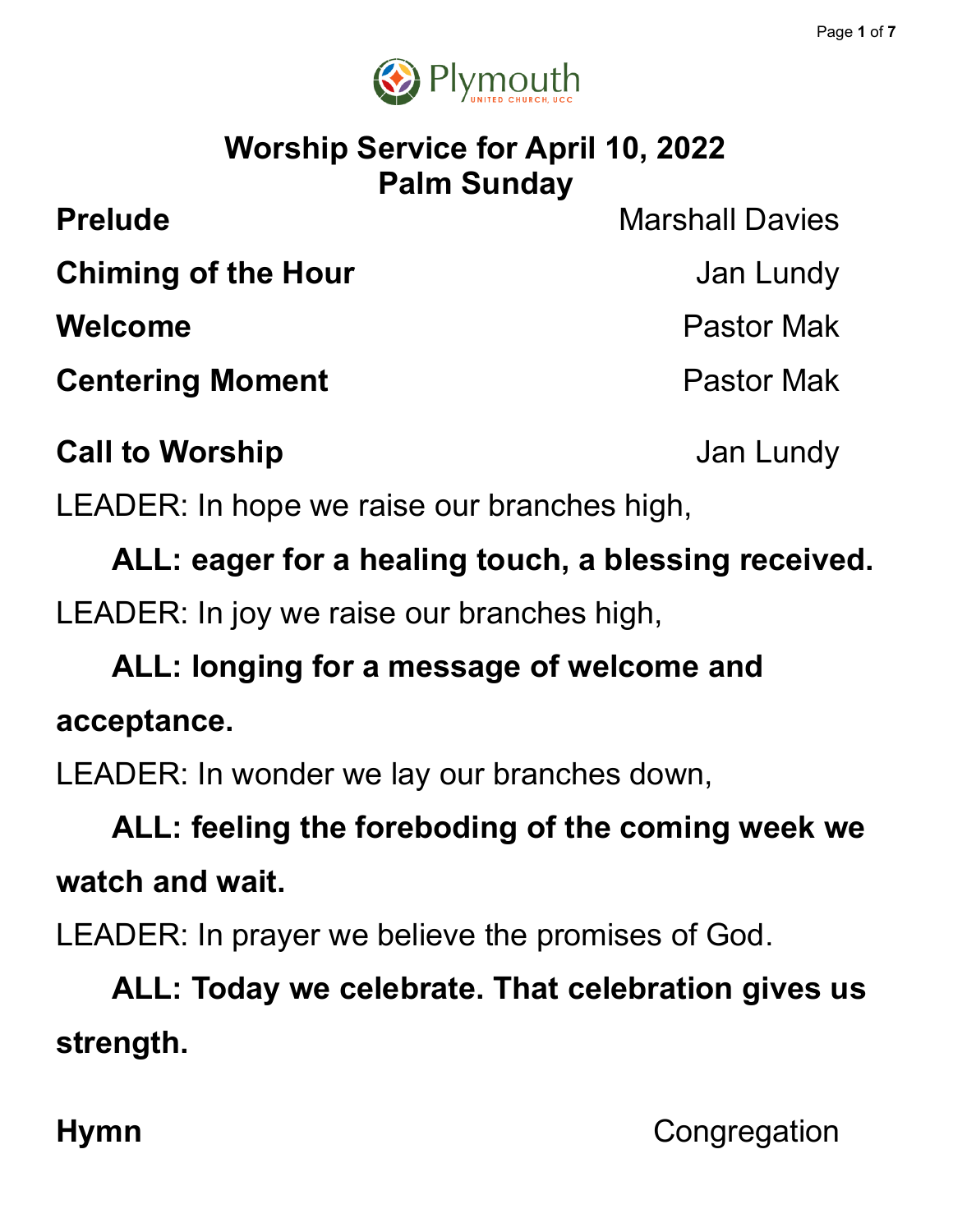TNCH # 213 "Hosanna, Loud, Hosanna"

"Hosanna, loud hosanna, " The little children sang; Through pillared court and temple The lovely anthem rang; To Jesus, who had blessed them Close folded to his breast, The children sang their praises, The simplest and the best.

From Olivet they followed Amid a cheering crowd, The victor palm branch waving, And chanting clear and loud. The one whom angels worship Rode on in lowly state, And glad to see the children, Slowed down the donkey's gait.

"Hosanna in the highest!" That ancient song is ours. We hail our great Redeemer And sing with all our powers: "Hosanna, Christ, we praise you With heart and life and voice. Hosanna! In your presence Forever we'll rejoice!"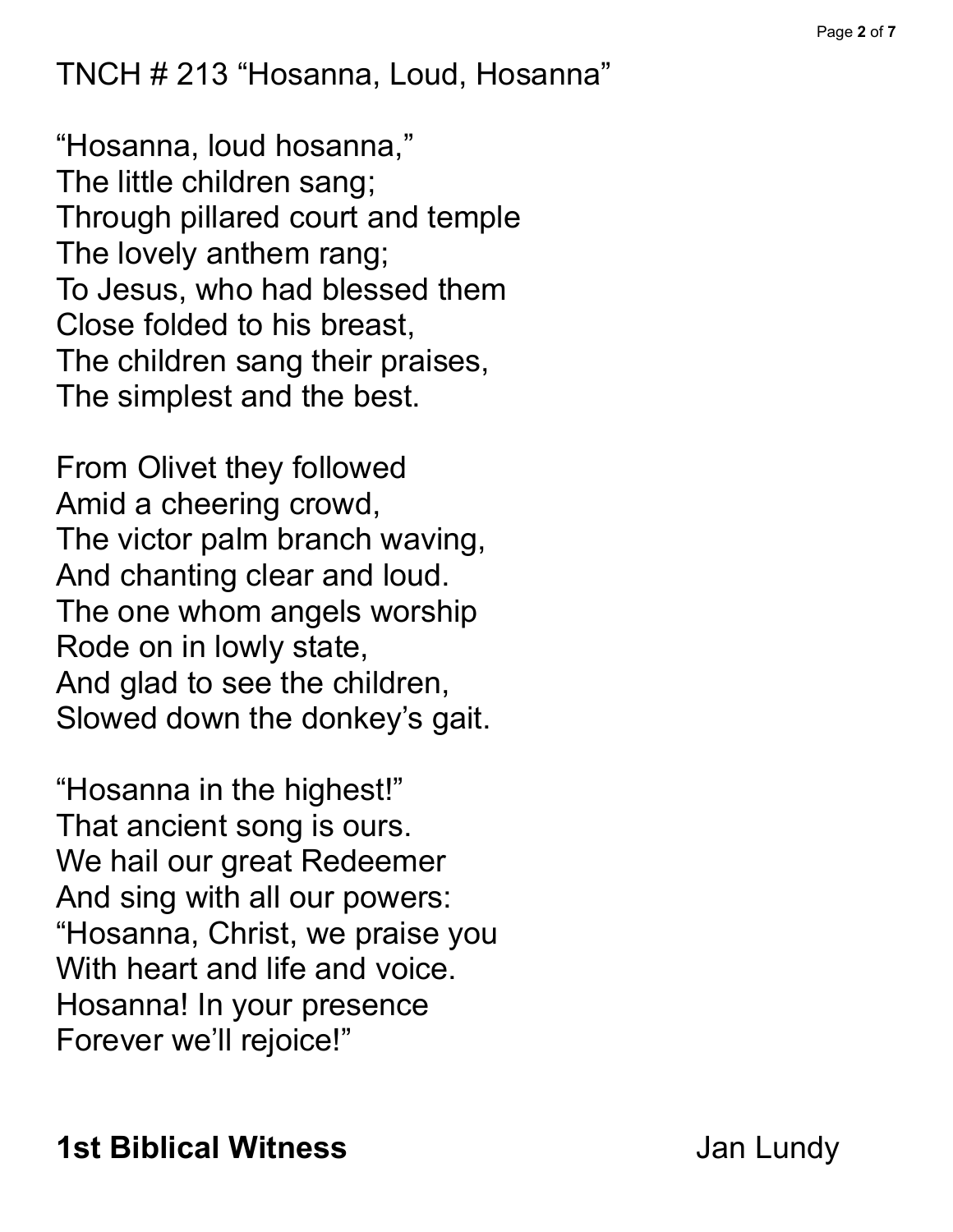The Gospel Of Matthew 21:1 — 11 When they had come near Jerusalem and had reached Bethphage, at the Mount of Olives, Jesus sent two disciples, saying to them, "Go into the village ahead of you, and immediately you will find a donkey tied, and a colt with her; untie them and bring them to me. If anyone says anything to you, just say this, 'The Lord needs them.' And he will send them immediately." This took place to fulfill what had been spoken through the prophet, saying, "Tell the daughter of Zion, Look, your king is coming to you, directed them; they brought the donkey and the colt, and put their cloaks on them, and he sat on them. A very large crowd spread their cloaks on the road, and others cut branches from the trees and spread them on the road. The crowds that went ahead of him and that followed were shouting, "Hosanna to the Son of David! Blessed is the one who comes in the name of the Lord! Hosanna in the highest heaven!" When he entered Jerusalem, the whole city was in turmoil, asking, "Who is this?" The crowds were saying, "This is the prophet Jesus from Nazareth in Galilee."

#### **2nd Biblical Witness** Pastor Mak

The Gospel Of Matthew 21:12 — 17 Then Jesus entered the temple and drove out all who were selling and buying in the temple, and he overturned the tables of the money changers and the seats of those who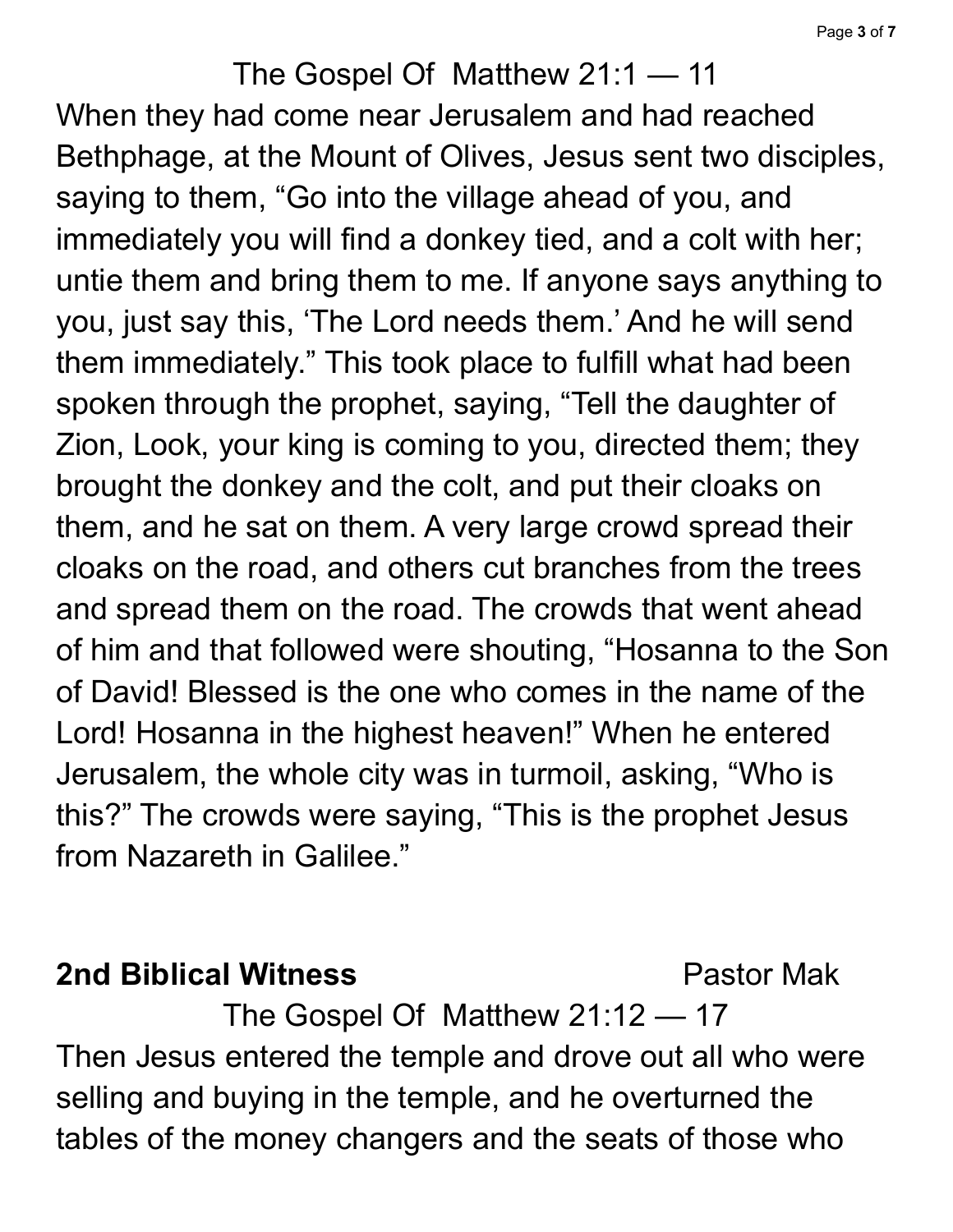sold doves. He said to them, "It is written, 'My house shall be called a house of prayer'; but you are making it a den of robbers." The blind and the lame came to him in the temple, and he cured them. But when the chief priests and the scribes saw the amazing things that he did, and heard the children crying out in the temple, "Hosanna to the Son of David, " they became angry and said to him, "Do you hear what these are saying?" Jesus said to them, "Yes; have you never read, 'Out of the mouths of infants and nursing babies you have prepared praise for yourself'?" He left them, went out of the city to Bethany, and spent the night there.

| <b>Reflection</b>    | "More Than a Parade"               | <b>Pastor Mak</b> |
|----------------------|------------------------------------|-------------------|
| <b>Special Music</b> | "Let The River Run" Plymouth Choir |                   |

**Lenten Ritual of Grief and Lament & Hope** Pastor Mak

#### **Pastoral Prayer Pastor Mak**

**Unison Prayer Pastor Mak Anointed One – riding on your donkey. Holy is your way. Today we call out our Hosanna. Our cry for Salvation from the evils of this world. We call forth your realm of peace from the heavens into our realm of this life we live in. Give all your creation their daily needs. Food. Water. Shelter. Love. Forgive us when we act selfishly. Help us**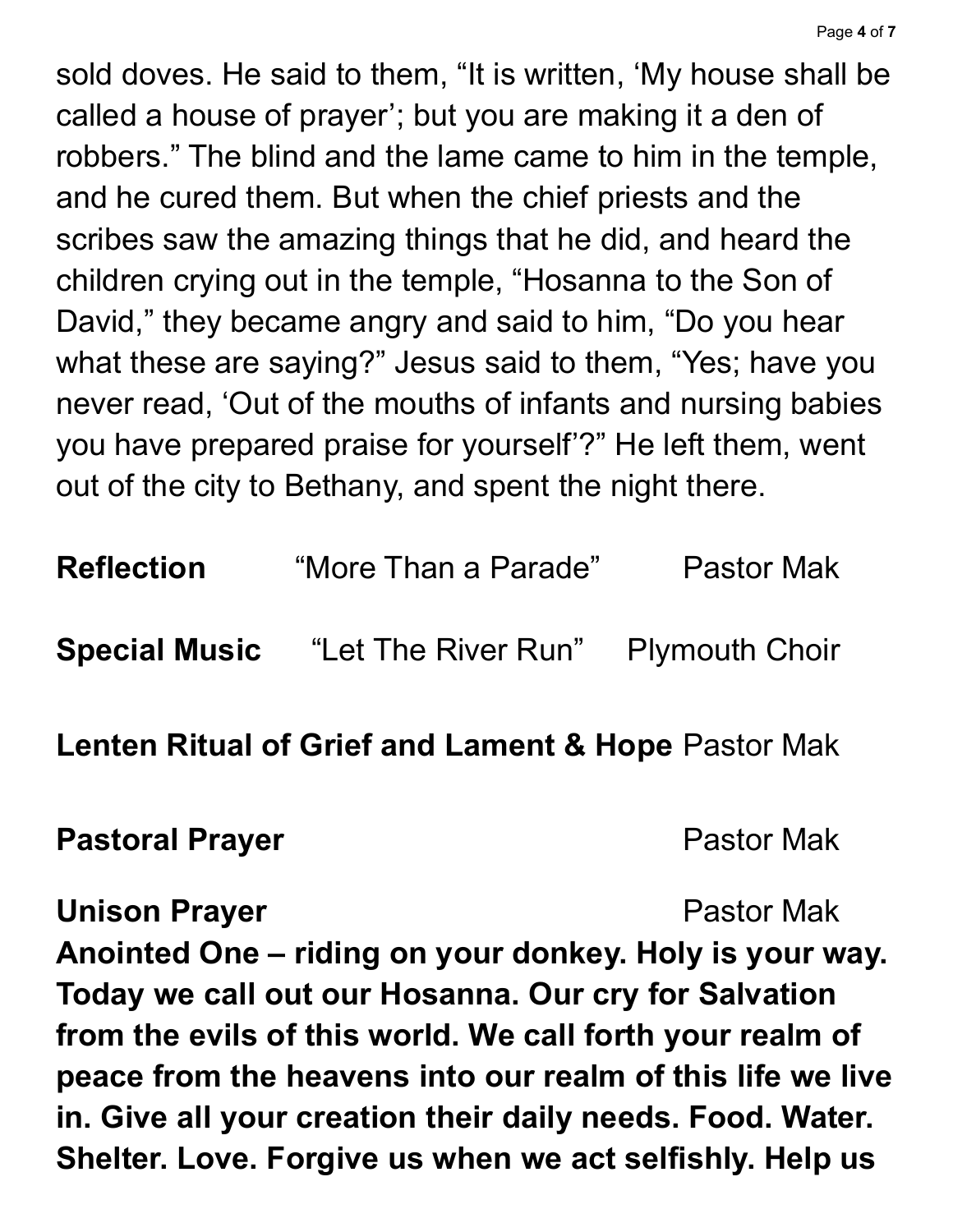**to forgive others. Reveal the temptations in our lives and share your Spirit with us to withstand them. Provide us with the will and the way to walk the path of Peace you walked. With praises in your glory, for the power of love you share with us, we commit ourselves to creating this Kin-dom Community together. Amen.**

#### **Invitation to Offering Community Community Community** Jan Lundy

Plymouth's General Fund & Bread for the World- Loose Offering

#### **Offertory Music Marshall Davies**

**Doxology** Congregation Praise God from whom all blessings flow Praise God all creatures here below Praise God for all that Love has done Creator, Christ, and Spirit one Amen

### **Offertory Prayer Contract Contract Contract Contract Contract Contract Contract Contract Contract Contract Contract Contract Contract Contract Contract Contract Contract Contract Contract Contract Contract Contract Cont**

LEADER: We rejoice in our giving.

#### **ALL: Freely and wholeheartedly, we offer what we**

#### **have.**

LEADER: May these gifts help us to widen our circle of welcome.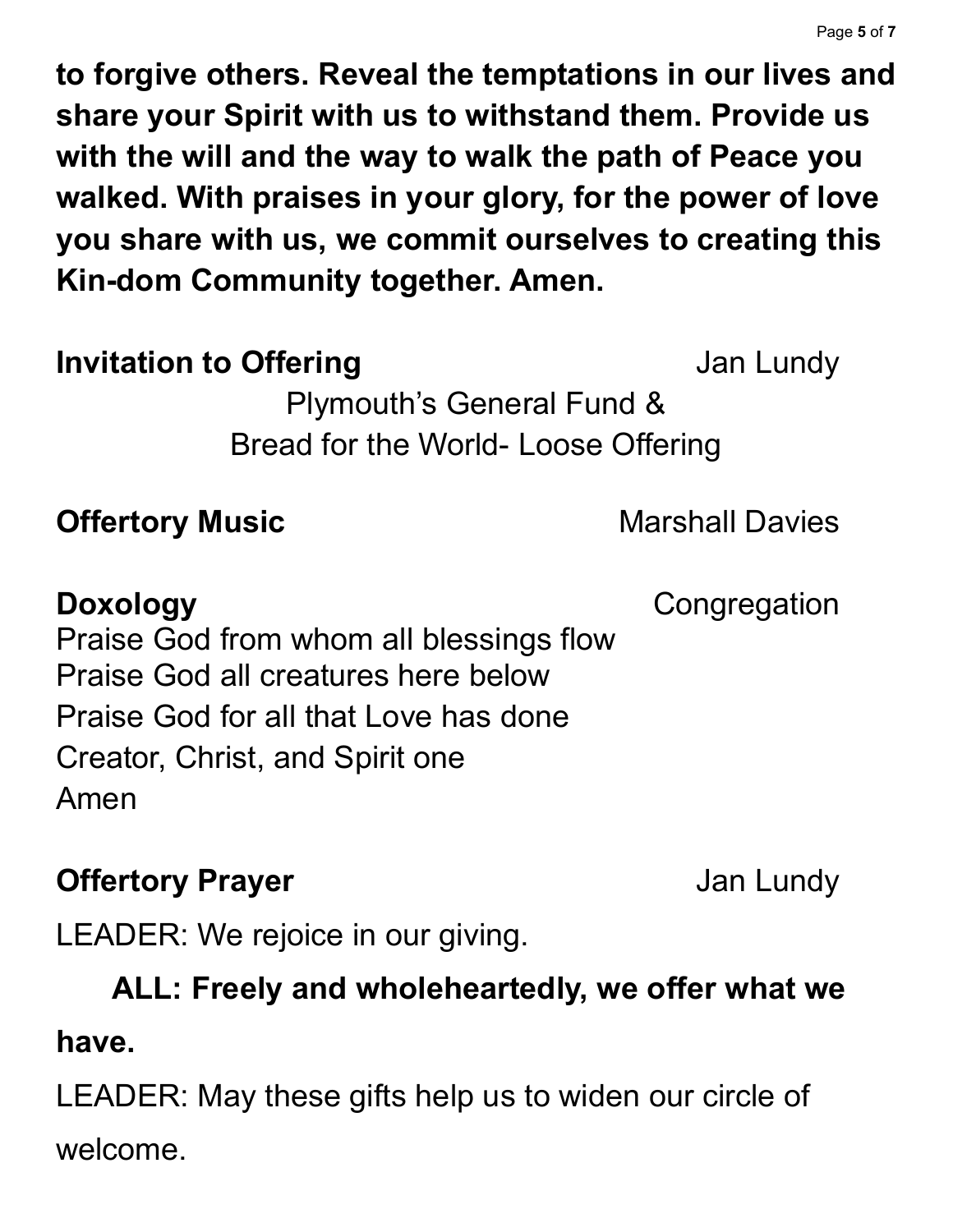## **ALL: Through our time, talent, and treasure, may people find sanctuary here.**

**Hymn** Congregation

TNCH #216 "All Glory, Laud and Honor"

All glory, laud, and honor To you, O Christ, we sing, To whom the lips of children Made sweet hosannas ring! The people of the Hebrews With palms adorned your way; Our praise and prayer and anthems We offer you this day.

As you received their praises, Receive our prayers today, Whose justice and whose mercy And sovereignty hold sway. All glory, laud, and honor To you, O Christ, we sing, To whom the lips of children Made sweet hosannas ring!

### **Benediction** Pastor Mak